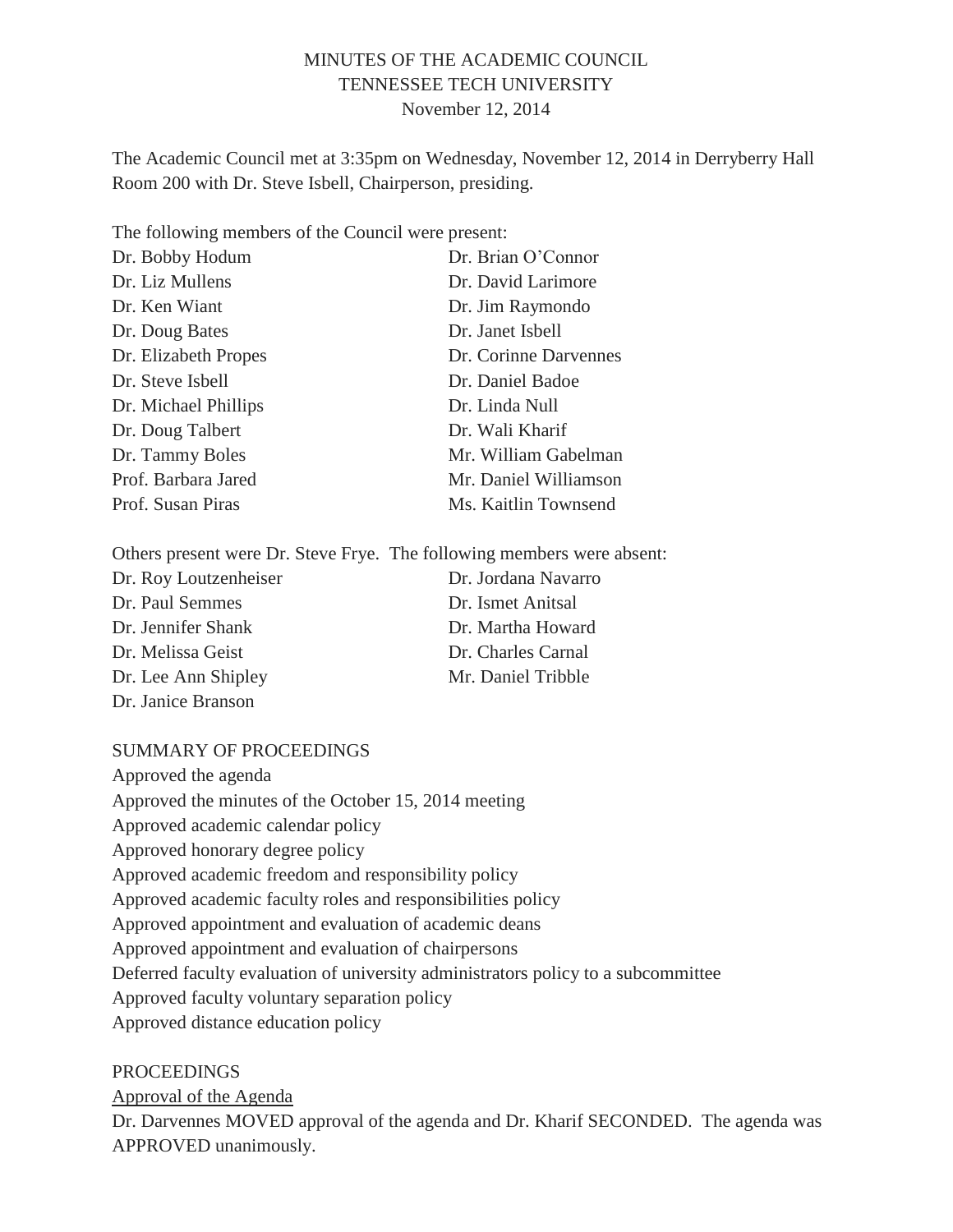#### Approval of the Minutes of the October 15, 2014 Meeting

Dr. Mullens MOVED approval of the minutes and Dr. Darvennes SECONDED. The minutes were APPROVED unanimously.

## Approval of Academic Calendar Policy

Dr. Hodum stated that TBR does give the universities flexibility with the academic calendar. The purpose of this policy is to provide guidance and direction for the planning of courses and events. Dr. Hodum MOVED approval and Dr. Kharif SECONDED. The policy was APPROVED unanimously.

## Approval of Honorary Degrees Policy

Dr. Hodum stated the current practice for some time has been that a committee which is part of the Committee on Commencements, Convocations, and Academic Ceremonies reviews requests for honorary degrees. This is the formal policy. Dr. Hodum MOVED approval and Dr. Talbert SECONDED. The policy was APPROVED unanimously.

## Approval of Policy on Academic Freedom and Responsibility

Dr. Propes stated that a subcommittee of Dr. Null, Dr. Janet Isbell, and herself reviewed the policy with the TBR policy and TTU's current online policy in the Faculty Handbook. The noted changes or additions was restoring the "creative activity and research" statement and "freedom in service/outreach" statement. In addition, the AAUP statement was added and the President or his/her designee has the final authority to interpret the terms of the policy. Dr. Propes MOVED approval and Dr. Null SECONDED. The policy was APPROVED unanimously.

# Approval of Policies

- a. Academic Faculty Roles and Responsibilities Dr. Huo stated this policy defines the roles of TTU faculty. Dr. Mullens MOVED approval and Dr. Larimore SECONDED. A friendly amendment was approved in section I. to change the word "segregate" to "allocate" and change "between" to "among." The policy was APPROVED unanimously.
- b. Appointment and Evaluation of Academic Deans Dr. Huo stated this is a new policy and is similar to UTK and other universities. Dr. Badoe MOVED approval and Dr. Propes SECONDED. After discussion, a friendly amendment was approved to delete the second sentence in section III.A.4, and to change section III.A.3.e. to ...a diverse Committee. The policy was APPROVED unanimously.
- c. Appointment and Evaluation of Chairpersons Dr. Huo stated this policy is from the Faculty Handbook with a few updates. Dr. Darvennes MOVED approval and Mr. Gabelman SECONDED. The policy was APPROVED unanimously.
- d. Faculty Evaluation of University Administrators Dr. Huo stated this policy is updated from what is currently in the Faculty Handbook. Dr. Mullens MOVED approval and Dr. Badoe SECONDED. After much discussion, Dr. Darvennes MOVED to appoint a subcommittee to review this policy further and Dr. O'Connor SECONDED. The motion to send to subcommittee was APPROVED unanimously. The subcommittee consists of Dr. Hodum,